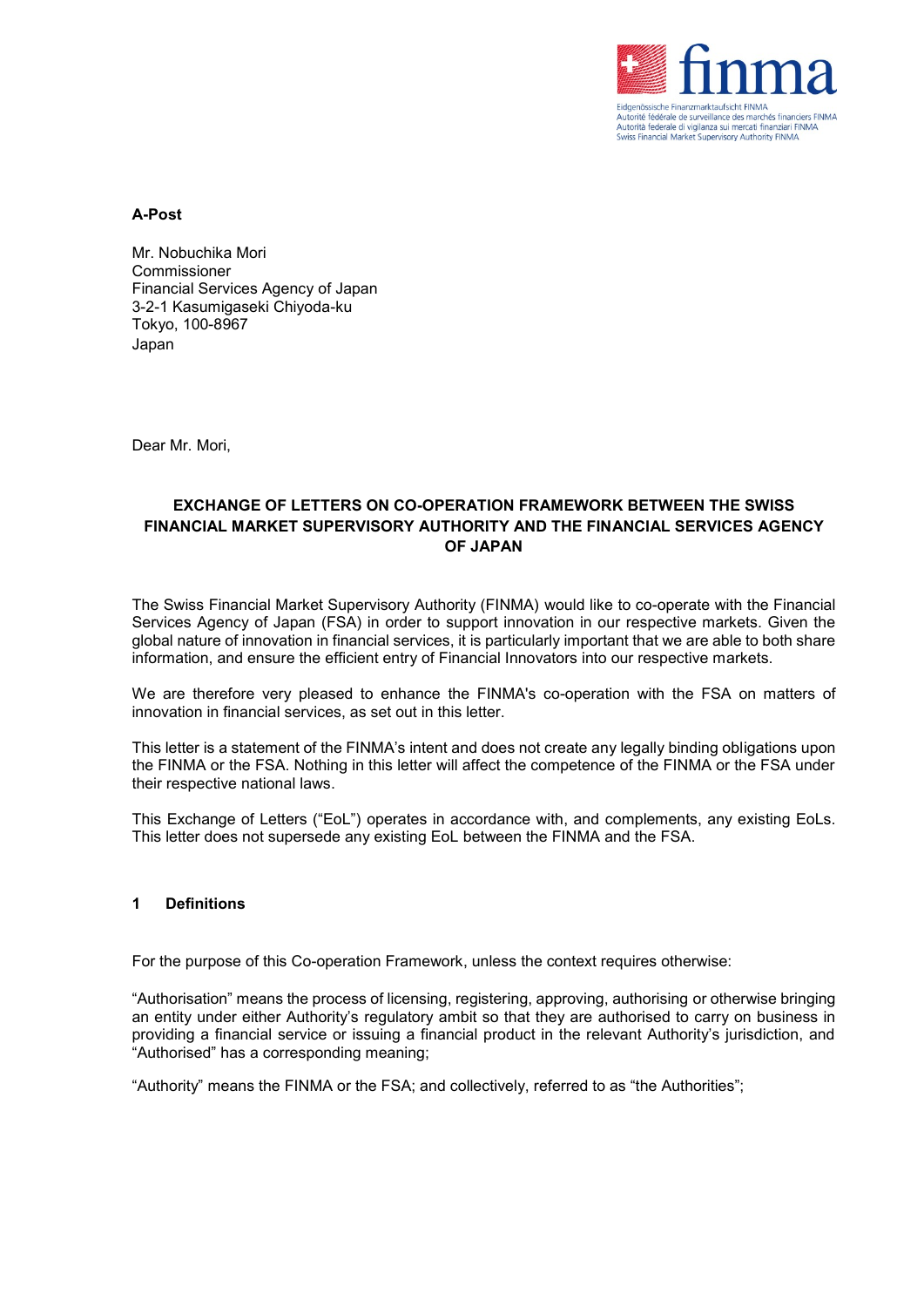

"Criteria for Support" means the criteria of a Referring Authority that a Financial Innovator is required to meet before the Referring Authority will refer the Financial Innovator to a Receiving Authority;

"Confidential Information" means any non-public information obtained by an Authority pursuant to this Co-operation Framework;

"Financial Innovator" means any entity which provides or intends to provide Innovative Financial Services in either of the Authorities' markets, and which has been offered support from an Authority through its Innovation function, or would qualify for such support.

"Innovation Function" means the dedicated function established in each Authority to support innovation in financial services in their respective markets;

"Receiving Authority" means the Authority that is receiving a Financial Innovator referral or information relating to that referral;

"Referring Authority" means the Authority that is referring a Financial Innovator to the Receiving Authority; and

"Regulations" means any regulation or regulatory requirement applicable in the jurisdiction of an Authority.

# **2 Purpose**

- 2.1 The purpose of this Co-operation Framework is to provide a framework for co-operation and referrals between the Innovation Functions of each Authority. The framework centers on a referral mechanism which will enable the Authorities to refer Financial Innovator between their respective Innovation Functions. It also sets out how the Authorities plan to share and use information on innovation in their respective markets.
- 2.2 The Authorities believe that by providing a framework of co-operating with each other, innovation in financial services will be enhanced in their respective markets. Enhanced cooperation between both Authorities will facilitate Financial Innovators to enter and provide Innovative Financial Services in the other jurisdiction.

## **3 FinTech Functions provided by the Authorities**

- 3.1 The FINMA encourages innovation and competitiveness in the Swiss financial market. The FINMA is consistently removing unnecessary regulatory hurdles that may hinder Financial Innovators' market entry. It is also enabling Financial Innovators to have swift access to the Swiss financial market by providing specific support which includes:
	- 3.1.1 A FinTech Desk as a single point of contact for Financial Innovators;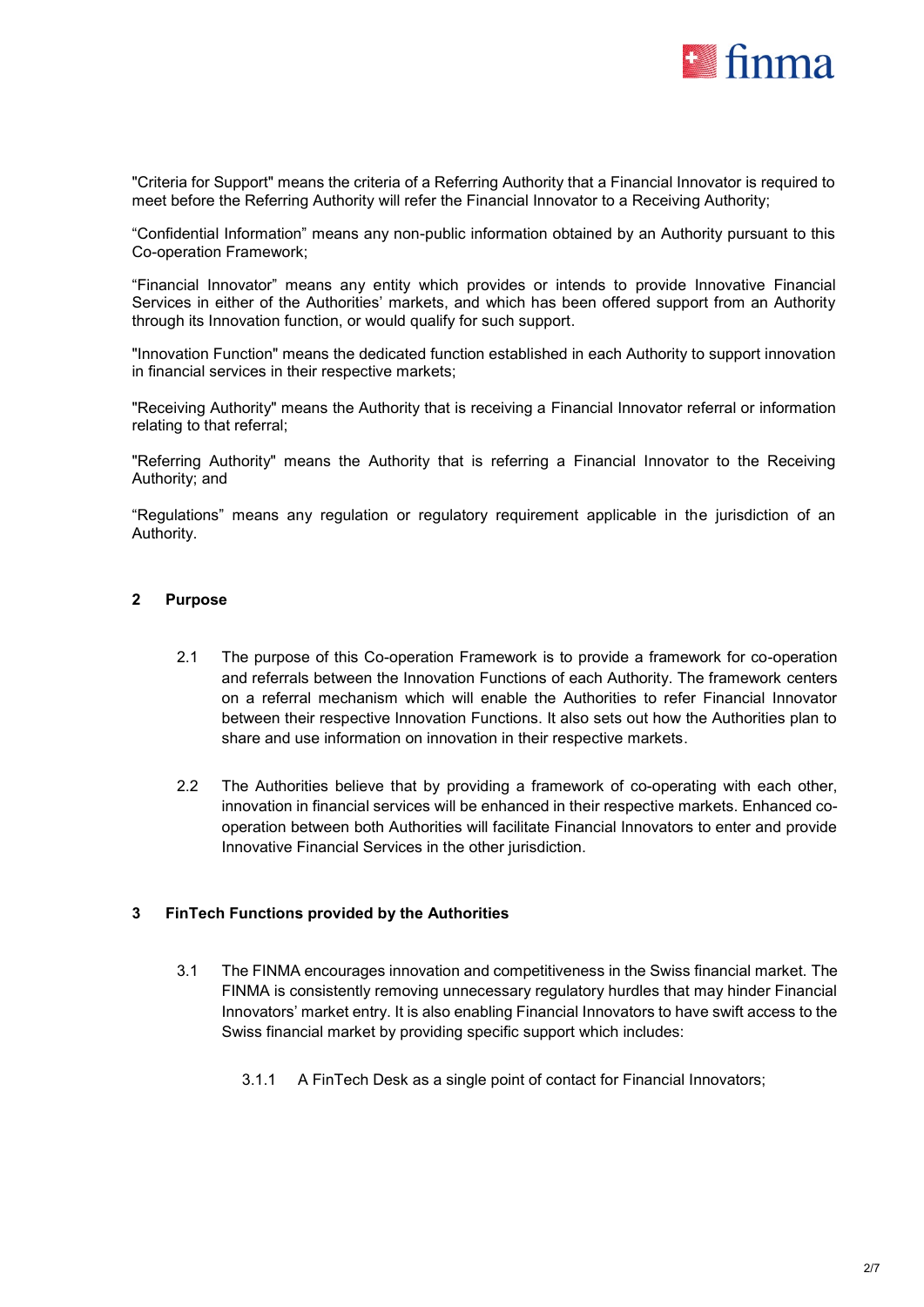

- 3.1.2 Specific assistance for Financial Innovators in understanding the Swiss regulatory framework and in establishing whether their business model requires Authorisation;
- 3.1.3 A dedicated contact person for Financial Innovators during the pre-Authorisation or Authorisation process or both;
- 3.1.4 Support to all Financial Innovators irrespective of whether they are domiciled in Switzerland or abroad.
- 3.2 The FSA encourages innovation that leads to further user convenience in the financial services in the Japanese financial market, while ensuring user protection as Authority in Japan. The FSA takes steps toward removing unnecessary regulatory hurdles that may hinder Financial Innovators' market entry. It is also enabling Financial Innovators to have swift access to the Japanese financial market by providing specific support which includes:
	- 3.2.1 'Fintech Support Desk' that has set out within the FSA as a one-stop contact point for Financial Innovators' businesses.
	- 3.2.2 With the co-operation of relevant bureaus in the FSA, FinTech Support Desk supports Financial Innovators through consultation and exchange of information on matters regarding their Fintech-related business such as applicability of financial regulation in order to promote financial innovation.
	- 3.2.3 An innovation hub which is known as "FinTech PoC Hub" launched in September 2017 that aims to support innovative projects among financial institutions and Financial Innovators in the stage of proof-of-concept, which leads to further user convenience and productivity of companies and so forth.
	- 3.2.4 FinTech PoC Hub that acts as innovation hub entails support of Financial Innovators as well as financial institutions for facilitating pilot testing for an anticipated use case.

## **4 Principles**

4.1 The Authorities intend to provide the fullest possible mutual assistance to one another within the scope of this Co-operation Framework. This Co-operation Framework is a statement of intent of the Authorities and accordingly does neither create any enforceable rights nor is intended to create any binding legal obligations, nor fetter the discretion of the Authorities in any way in the discharge of their functions. It is subject to the domestic laws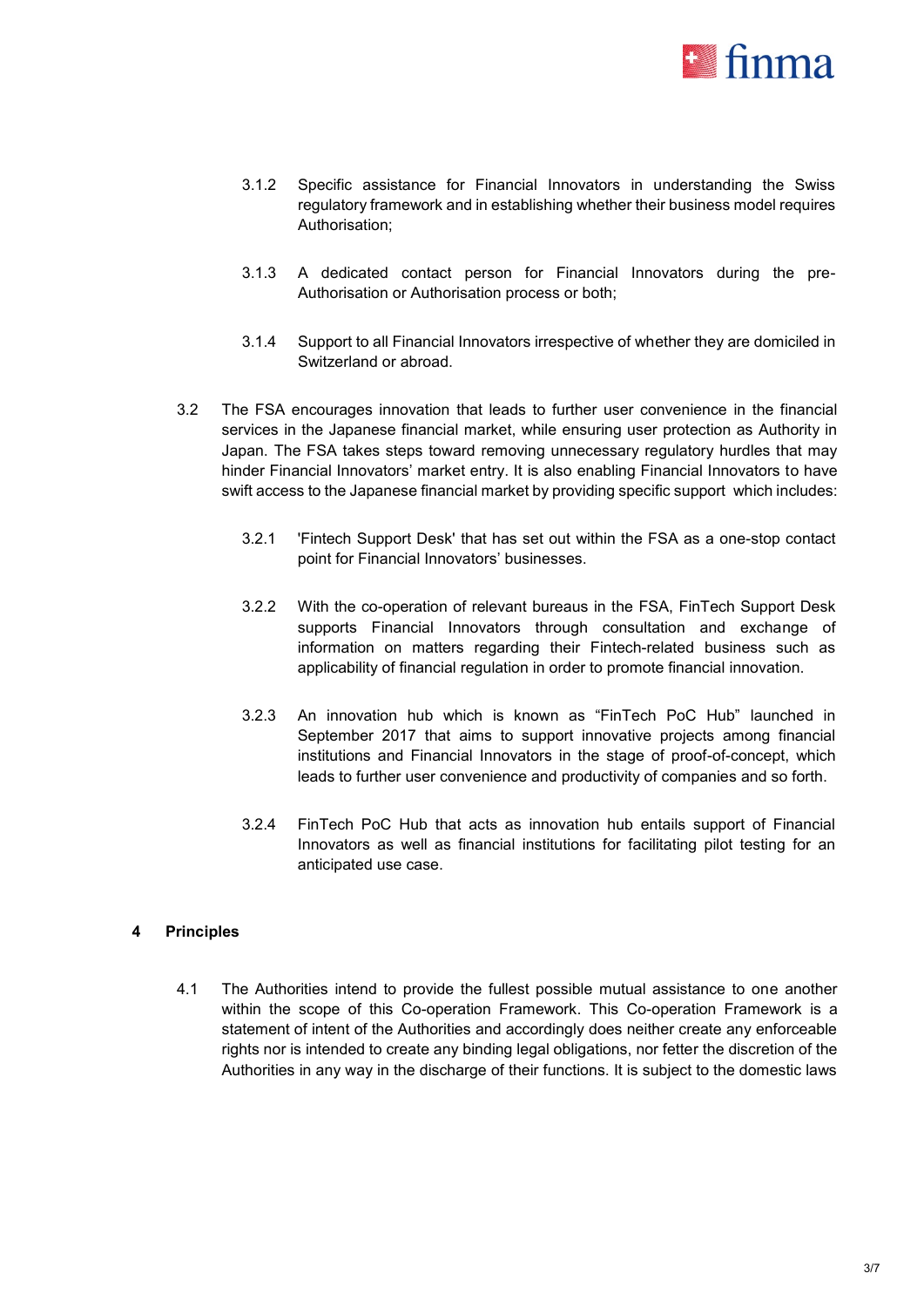

and regulations of each Authority and does not modify or supersede any laws or regulatory requirements in force or applicable in Switzerland or Japan.

### **5 Scope of co-operation**

# *Information sharing*

- 5.1 The Authorities intend, as appropriate and subject to applicable domestic laws and regulations, to exchange information about:
	- 5.1.1 Regulatory and policy issues on innovation in financial services;
	- 5.1.2 Emerging market trends and developments;
	- 5.1.3 Any other relevant issues on FinTech.
- 5.2 Pursuant to paragraph 6.2, the Authorities undertake, subject to applicable domestic laws and regulations, to share further information on a Financial Innovator which has been referred to a Receiving Authority for support through its Innovation Function by a Referring Authority.
- 5.3 The Authorities should notify each other of any material changes to:
	- 5.3.1 the support offered by a Receiving Authority's Innovation Function to a Financial Innovator referred by a Referring Authority pursuant to paragraph 5.4; and
	- 5.3.2 the Authority's Criteria for support.

#### *Referral mechanism*

- 5.4 The Authorities will refer to each other Financial Innovators that would like to operate in the other Authority's jurisdiction. Each Authority will provide Financial Innovators originating from the other jurisdiction with the same level of support that it provides to Financial Innovators originating from its own jurisdiction. The support that can be offered to referred Financial Innovators is set out in paragraph 3.
- 5.5 The Referring Authority acknowledges that a Financial Innovator benefiting from the Receiving Authority's Innovation Function's assistance during the pre-Authorisation phase may or may not meet the requirements for Authorisation, and that in providing assistance through the Innovation Function, the Receiving Authority is not expressing an opinion about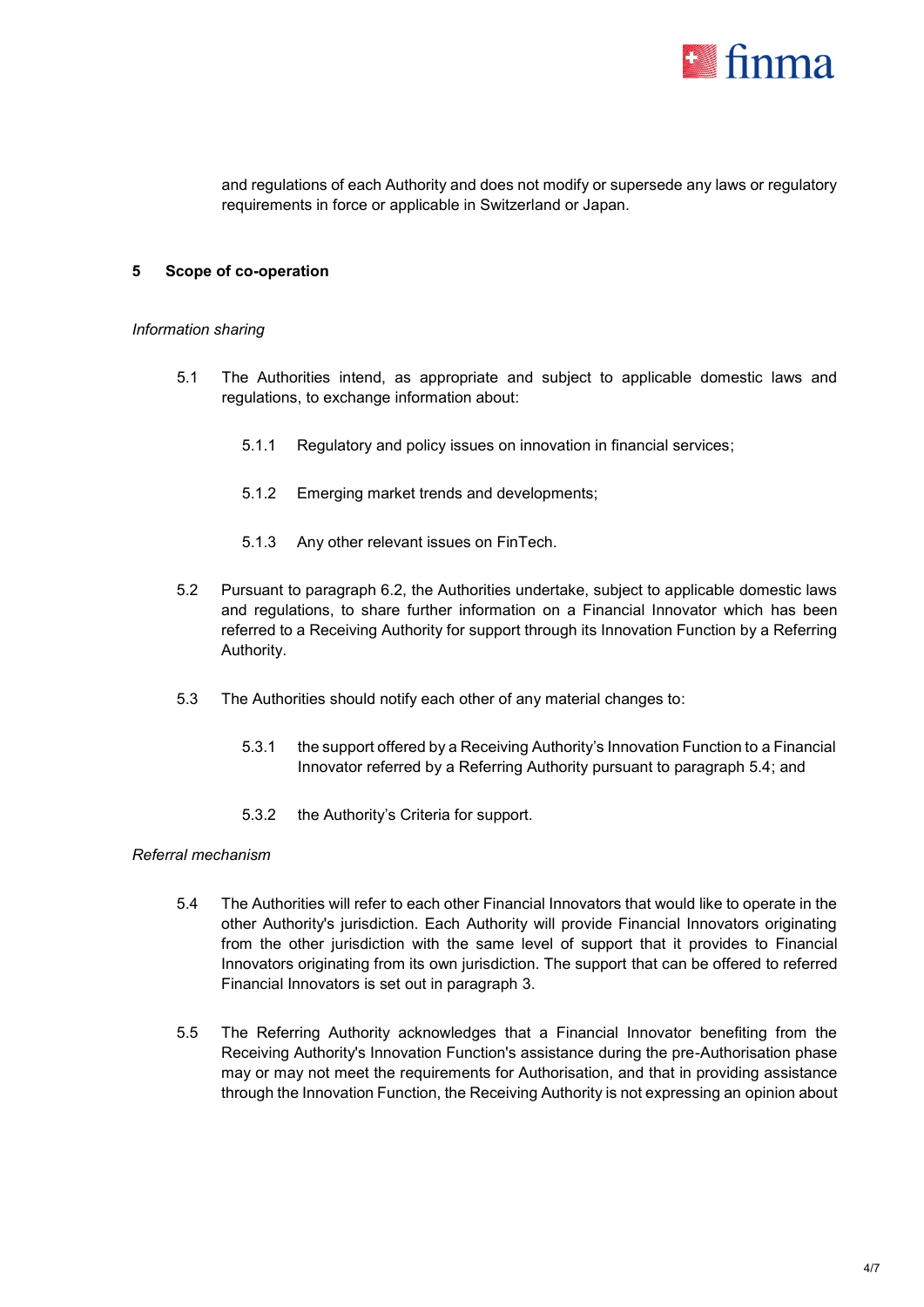

whether an Financial Innovator will ultimately meet the requirements for Authorisation in its jurisdiction.

### *Dialogue and expertise sharing on FinTech and Innovative Financial Services*

- 5.6 Representatives of the Authorities intend to meet or hold conference calls, where necessary, to discuss issues of common interest and share their experience in FinTech and Innovative Financial Services.
- 5.7 Each Authority may allow its staff as appropriate, to give presentations and conduct training sessions for the other Authority to share expertise and knowledge on a case by case basis, subject to such terms and conditions as may be confirmed.

## **6 Permissible use of information and confidentiality**

- 6.1 The Authorities confirm that all persons dealing with, or having access to, Confidential Information are bound by the obligation of professional or official secrecy required by applicable domestic laws and regulations.
- 6.2 The Authorities may exchange information about a Financial Innovator and its business included in a referral under paragraphs 5.4 to 5.5 only with the prior written consent by that Financial Innovator to the disclosure.
- 6.3 The Authorities should use Confidential Information disclosed to it by the other Authority only for the purposes for which the Confidential Information was shared.
- 6.4 If an Authority intends to use any Confidential Information provided to it by the other Authority for purposes other than those for which such Confidential Information was provided, the Authority should have prior written consent from the other Authority which provided the information.
- 6.5 If an Authority is required to disclose any Confidential Information provided to it by the other Authority pursuant to a requirement of law, such Authority should notify the other Authority prior to complying with such a requirement and should assert all appropriate legal exemptions or privileges with respect to such information as may be available.

## **7 Contact points**